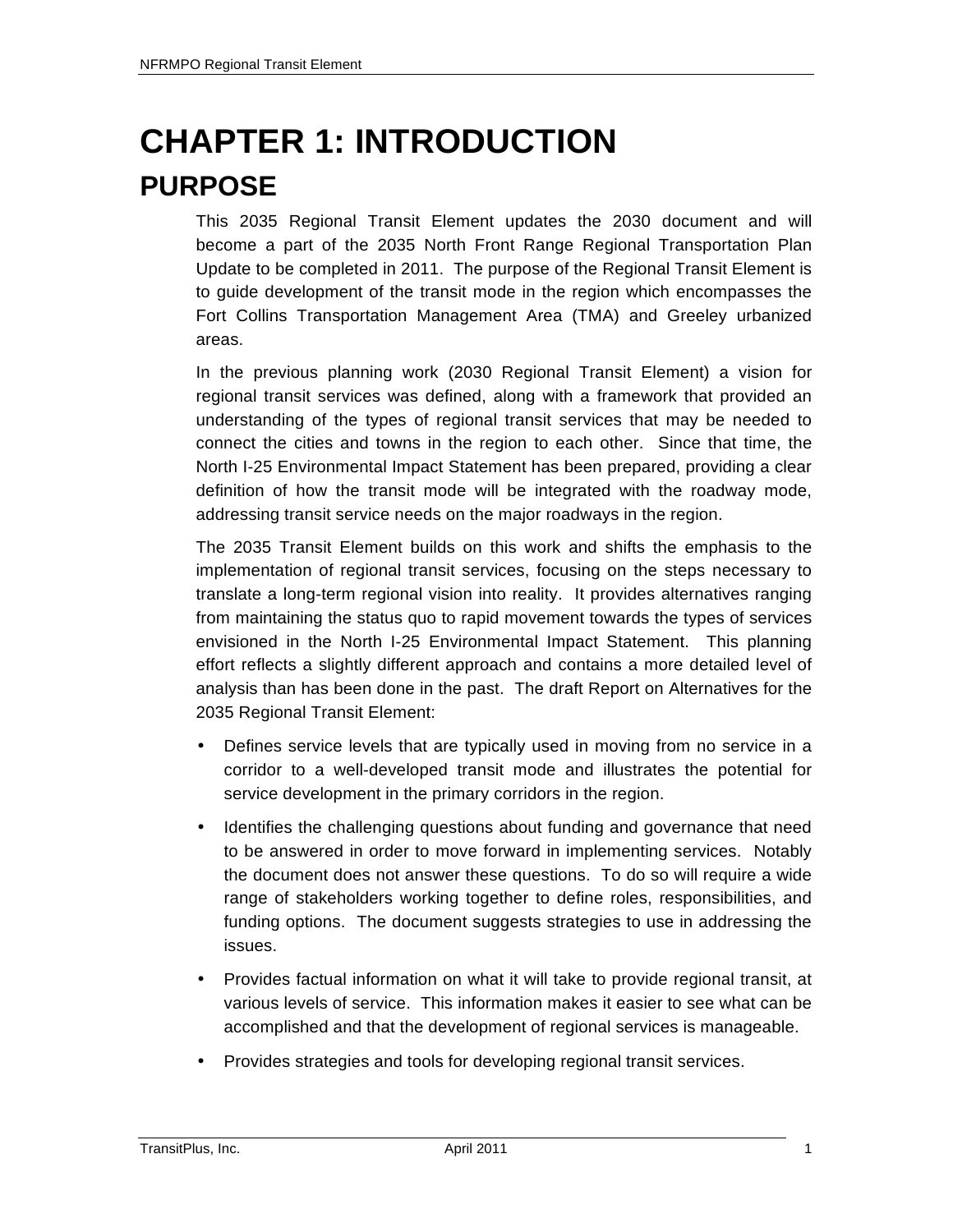## **PROJECT GUIDANCE**

The development of the 2035 Regional Transit Element is occurring under the auspices of the North Front Range Metropolitan Planning Organization (NFRMPO). The Planning Council is guiding the development of the report and will adopt it as part of the regional planning process.

A technical steering committee has been assembled and includes members of the MPO Technical Advisory Committee (TAC), Transit Advisory Group (TAG), Planning Council members, the Colorado Department of Transportation (CDOT), and Denver's Regional Transportation District (RTD). All members are listed in Appendix A. The responsibilities of the steering committee are to review work products from a technical and practical perspective, provide information about plans and activities occurring in their individual areas and discuss and comment on issues and the work presented by the consultant.

In initiating this planning effort, both the Planning Council of the NFRMPO and the project Steering Committee provided important guidance. Key concepts included:

- Addressing how to connect communities in the region with each other and with activity centers outside the region
- Practical results
- Strong public involvement

The 2035 Regional Transit Element is built upon local planning efforts and other planning studies in the region. Appendix B contains a summary of relevant planning reports.

This study considers local transit plans but does not address local transit services. All decisions about local levels of transit service remain with local entities. The regional services addressed in this plan are general public fixed route services.

### **STUDY PROCESS**

The development of the 2035 Regional Transit Element has proceeded in two major phases. Phase one covers documentation of regional characteristics and the existing and planned transit services, analysis of demand for the transit mode, and the development of alternatives for developing regional transit services.

The planning activities leading through the evaluation of alternatives have included public involvement, beginning with soliciting comments from the Mobility Councils and residents in Larimer and Weld counties. The public involvement will continue with public meetings in each county to solicit comments on this Draft Regional Transit Element Report on Alternatives. In addition, it includes a series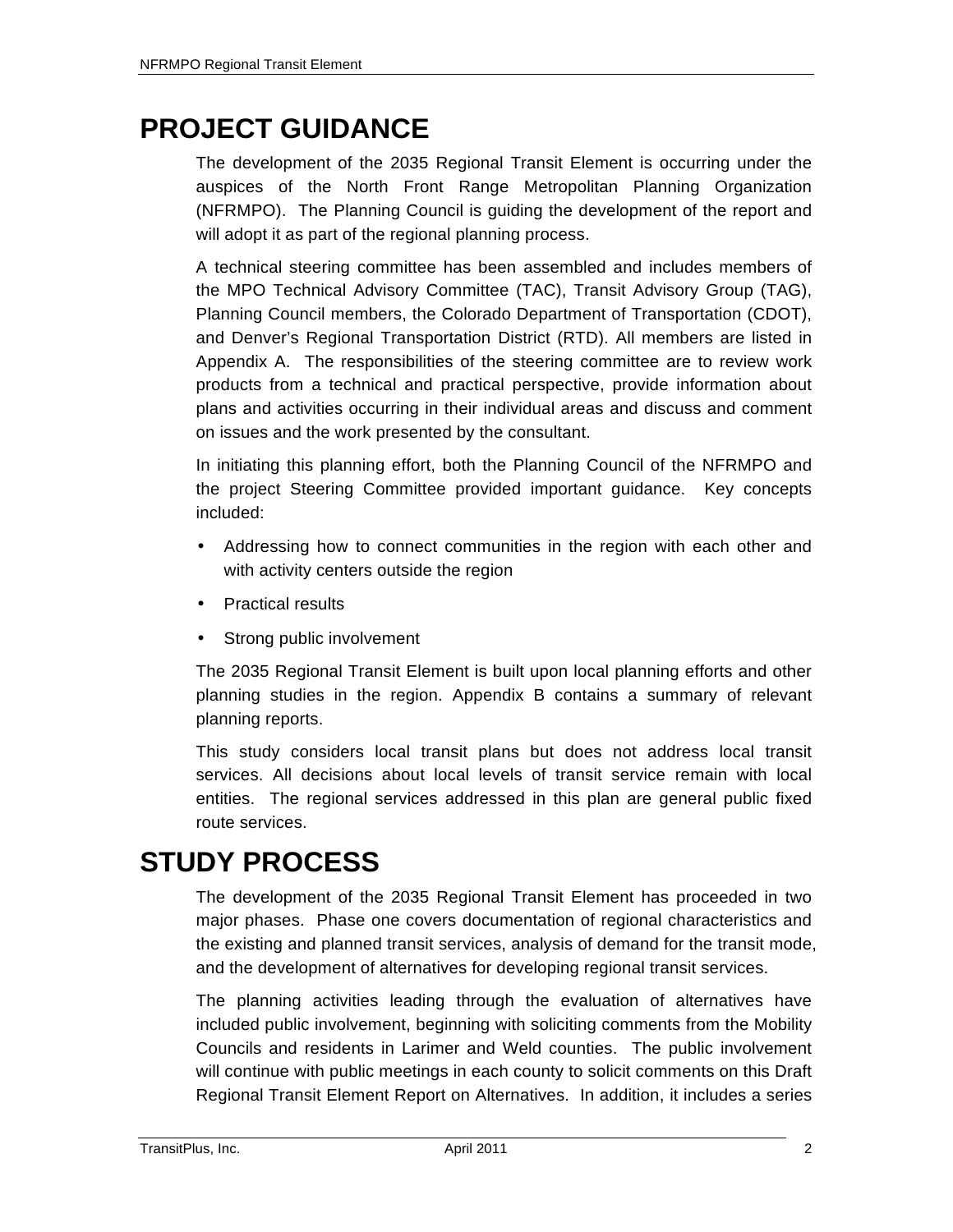of meetings with the jurisdictions in the region to solicit their views on the alternatives for developing regional transit services.

All comments received on this draft report will be incorporated and the report submitted to the Planning Council. Once the Council provides direction on a "preferred alternative" or set of initial actions, a detailed implementation plan will be prepared. The complete Regional Transit Element will be presented to the Planning Council. Once adopted, the RTE will become one of the foundation documents for the development of the North Front Range 2035 Regional Transportation Plan Update, scheduled for 2011.

# **STUDY ISSUES**

In the North Front Range, transit services have developed through local governments to primarily meet the local travel needs of their residents. As the region has grown there has been an increasing need for transit services between communities and to major activity and employment centers.

The region is growing rapidly, and is projected to nearly double its population to 729,000 by 2035. Much of the future development in the region is anticipated to occur in the center of the region and in unincorporated areas where transit services may not exist or are not as well developed as in the urbanized areas.

The region's rapid development also taxes the roadway network. Travel forecasts project levels of congestion in the region that will require significant investment in the transportation infrastructure for all modes. This raises the issue of the role that transit will serve in the future regional transportation network. Transit services can be effective options during peak travel times, especially when there is a network of feeder services into regional corridors.

What transit services are needed in the future? How will they be delivered? How will they be paid for? A significant amount of planning work has gone into addressing the question of what services are needed within and between individual communities. The preferred alternative developed in the North I-25 Environmental Impact Statement (EIS) includes significant regional transit services. The outstanding issues revolve around how the services will be developed, funded, and delivered.

There are several challenges to answering these questions. One issue is that there is not a common vision for the role and function of transit services in the region. Cities with local transit services in Larimer County are actively developing regional transit services with the pilot FLEX route, extending services in the State Highway 287 corridor south to Longmont, and developing bus rapid transit for the Mason Corridor. At the same time, the City of Greeley has considered reductions to its transit services due to funding constraints.